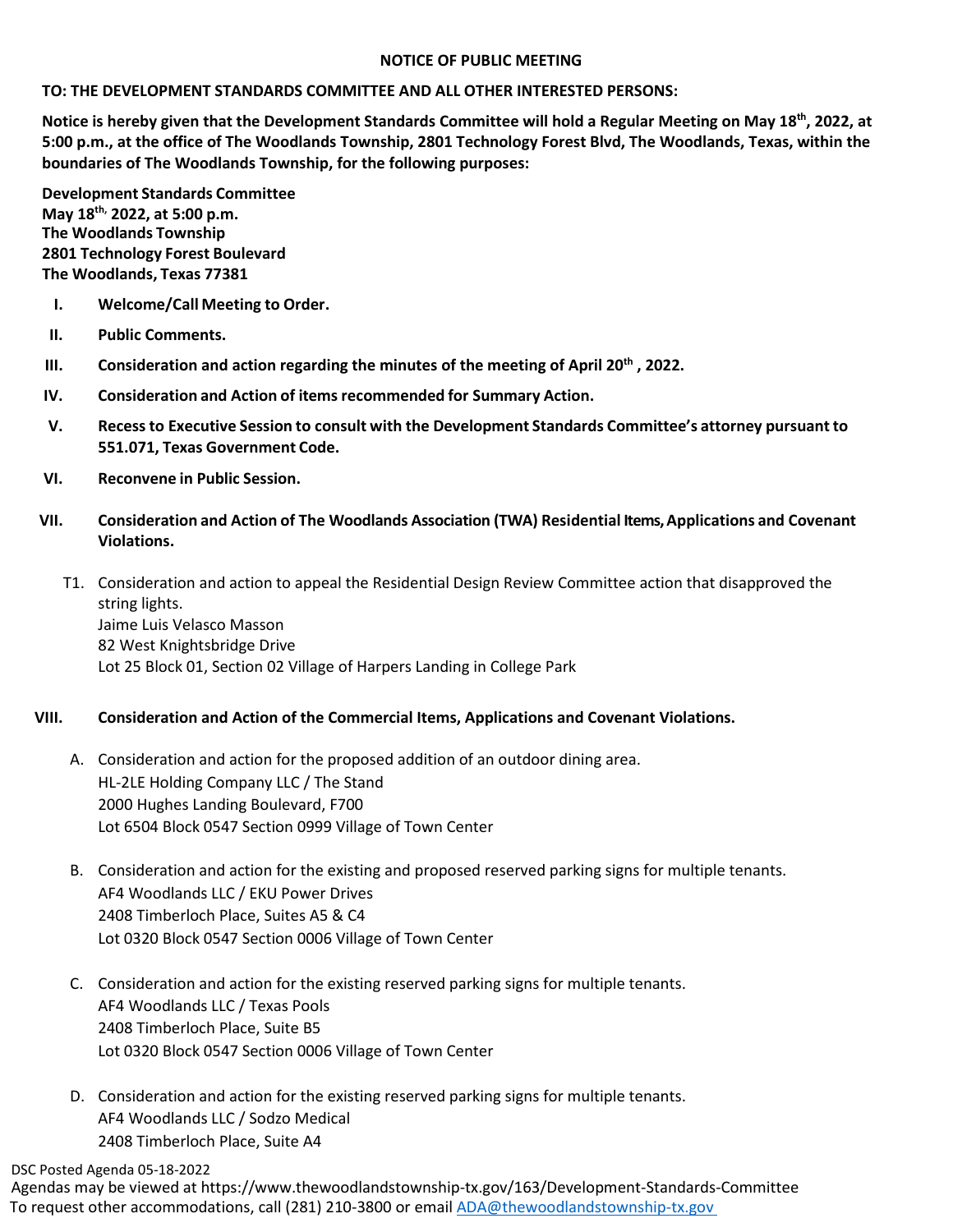Lot 0320 Block 0547 Section 0006 Village of Town Center

- E. Consideration and discussion regarding the Development Standards Committee action of December 20, 2020. AF4 Woodlands LLC / Binder Science LLC 9391 Grogan's Mill Road STE A-1 Lot 0210 Block 0599 Section 0999 Village of Grogan's Mill
- F. Consideration and action for the proposed courtyard and sports court area outdoor furnishings. 8800 Technology Forest Place LLC 4000 Research Forest Drive / 8800 Technology Forest Place Lot 0240 Block 0547 Section 0000 Village of Research Forest
- G. Variance request for the existing monument panels that do not match the building sign or registered name of the business. Centro NP Holdings 12 SPE LLC / Partners Dentures & Implants 9420 College Park Drive, Suite 230 Lot 0500 Block 0490 Section 0046 Village of Alden Bridge
- H. Consideration and action for a proposed grease trap enclosure that will require a tree removal. Terramont Retail Partners LLC / Mei Wei 30340 FM 2978, Suite 200 Lot 0220 Block 0078 Section 0046 Village of Sterling Ridge
- I. Variance request for the proposed forest preserve reforestation plan that includes plantings that do not meet the minimum size requirements. JSB Wood LLC / Remax The Woodlands & Spring 6620 Woodlands Parkway Lot 0200 Block 0592 Section 0046 Village of Sterling Ridge
- J. Consideration and action for the existing reserved drive thru parking and curbside pick-up signs. System Capital Real Prop Corp / McDonald's 6730 Woodlands Parkway Lot 0400 Block 0592 Section 0000 Village of Sterling Ridge
- K. Consideration and action for a proposed building sign. Davis Holdings LP / Tumbleweeds & Notions 8021 Research Forest Drive, Suite D Lot 0920 Block 0257 Section 0047 Village of Alden Bridge
- L. Consideration and action for the proposed building and blade signs. US Regency Alden Bridge LLC / Club Pilates 8000 Research Forest Drive, Suite 255 Lot 0400 Block 0257 Section 0047 Village of Alden Bridge
- M. Consideration and action for the proposed replacement and addition of Verizon's rooftop cell tower equipment. Chevron Phillips Chemical Co LP / Verizon 10001 Six Pines Drive Lot 9035 Block 0599 Section 0999 Village of Town Center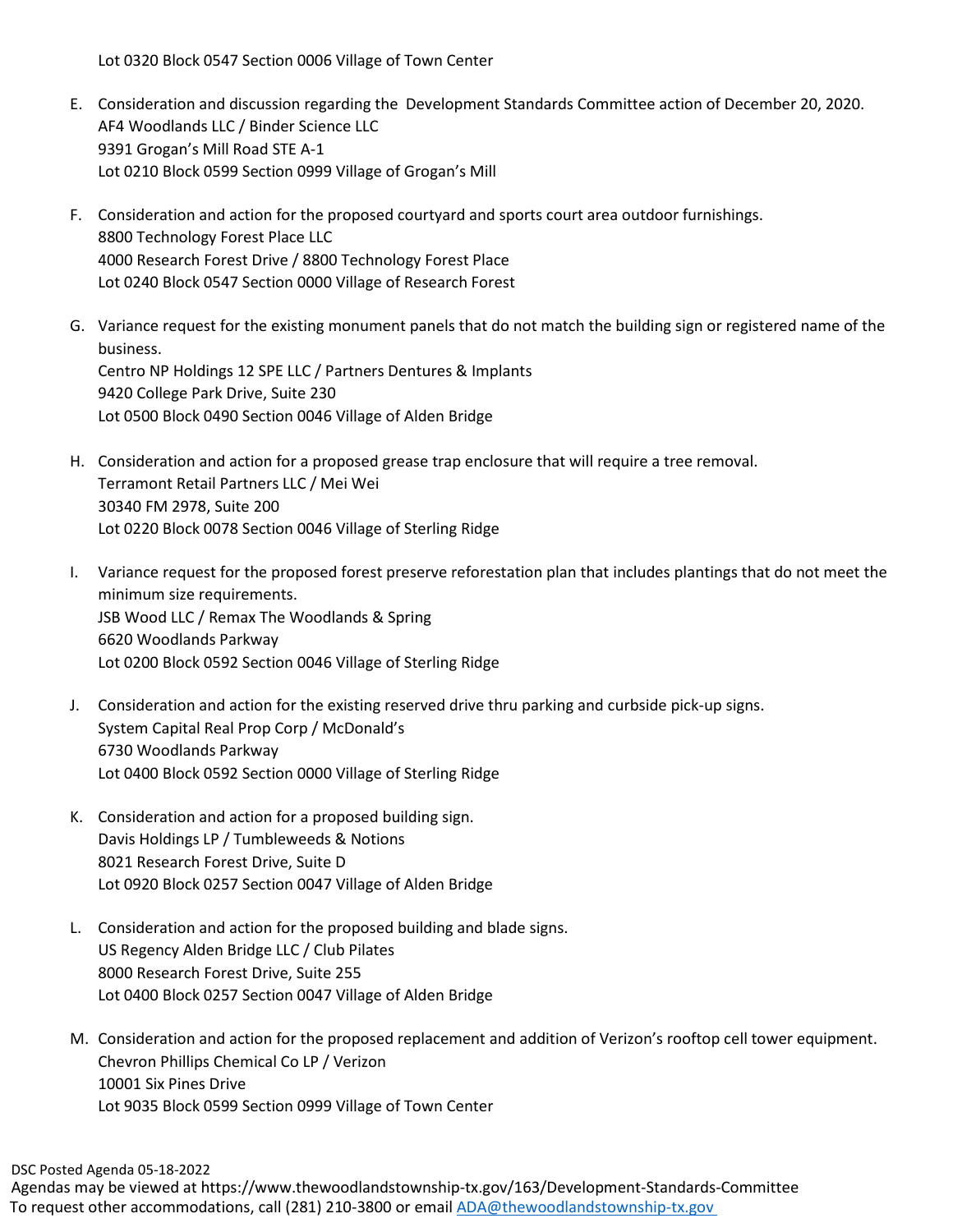N. Consideration and Action to proceed with legal action, regarding failure to comply with the Covenants and Standards for outstanding violations on the property. Alden Bridge Complex LLC / Lyf Nails & Spa 3759 FM 1488, Suite 800 Lot 1907 Block 0549 Section 0047 Village of Alden Bridge

# **IX. Consideration and Action of the Woodlands Community Association (WCA) Residential Items, Applications and Covenant Violations.**

- 1. Variance request for a proposed fence made of finished cinderblock that will exceed the maximum height allowed. Christopher and Kimberly Hill 19 Steepbank Drive Lot 30, Block 01, Section 30 Village of Cochran's Crossing
- 2. Variance request for an attached patio cover that will encroach past the six-foot side setback and five-foot side easement and will exceed the maximum hard surface area allowed. Jason and Dana Weber 18 Snowbird Place Lot 112, Block 04, Section 04 Village of Cochran's Crossing
- 3. Variance request for the existing color change that was not considered architecturally compatible when acted upon by the Grogan's Mill Residential Design Review Committee and the Development Standards Committee. Marlaur Holdings LLC 14 Summer Sprig Rd Lot 15, Block 05, Section 28 Village of Grogan's Mill
- 4. Variance request for a proposed play structure that would exceed the maximum height allowed; additionally, the play structure exceeds the maximum square footage and height allowed for the elevated floor area. Fred Royce Franzoni IV 1 Twelve Pines Court Lot 20, Block 01, Section 14 Village of Panther Creek
- 5. Consideration and action of a request by the homeowner to appeal the action of the Residential Design Review Committee concerning the impact an existing play structure has on the neighboring property at 281 E. Golden Arrow Circle.

Hui Wang 277 E. Golden Arrow Circle Lot 17, Block 01, Section 18 Village of Cochran's Crossing

- 6. Consideration and Action to proceed with enforcement, regarding failure to comply with the Covenants and Standards for outstanding violations on the property. Hui Wang 277 E. Golden Arrow Circle Lot 17, Block 01, Section 18 Village of Cochran's Crossing
- 7. Variance request to appeal staff conditions of approval requiring the owner plant evergreen vegetation six feet in height at time of planting, adjacent to approved storage shed and existing wrought iron fence, in order to screen from view at ground level to the adjacent properties.

DSC Posted Agenda 05-18-2022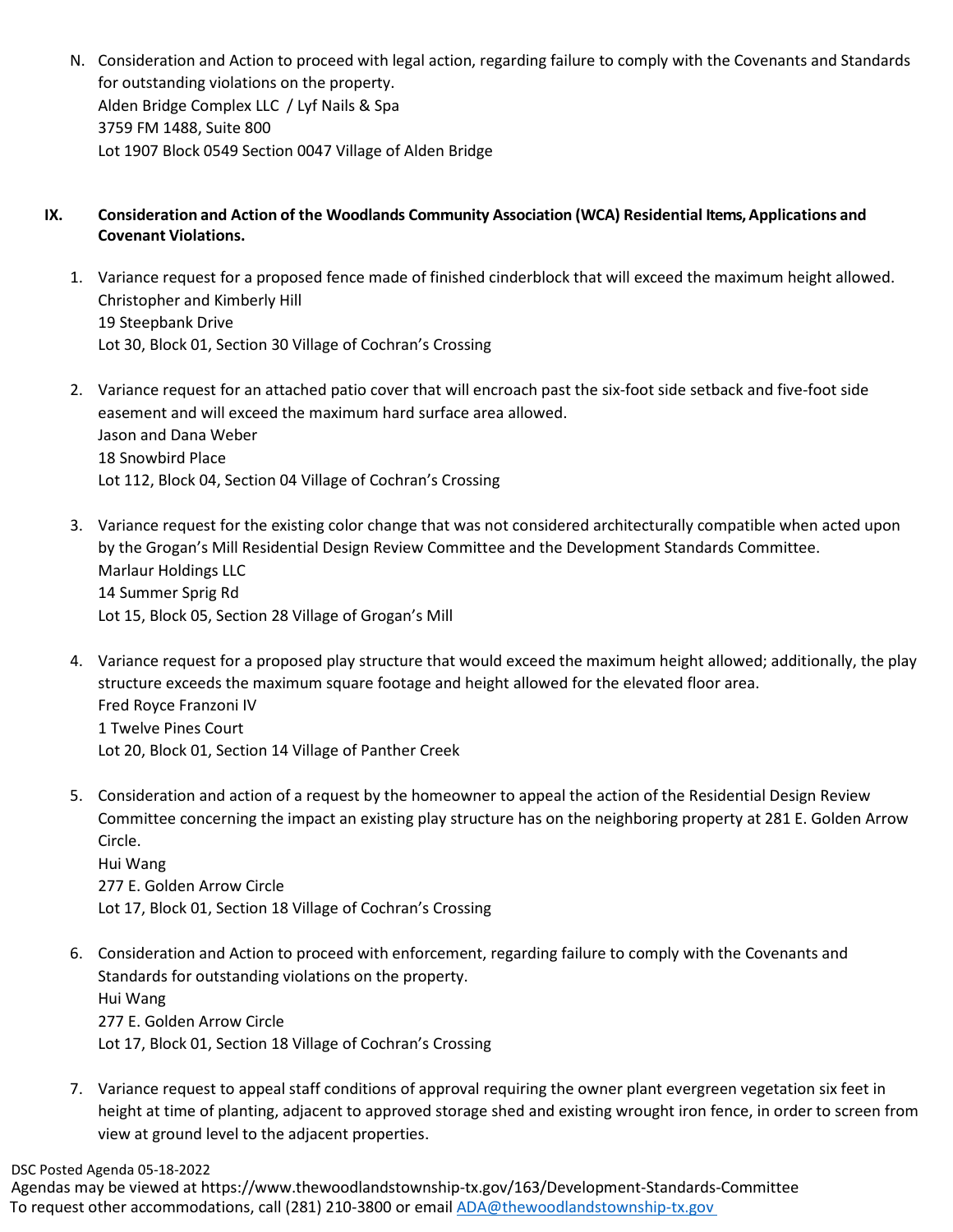Patrick O'Conner 45 Quail Rock Place Lot 08, Block 01, Section 59 Village of Cochran's Crossing

- 8. Variance request for existing driveway widening that exceeds the maximum width allowed. Mojdeh Hhejazi 15 Crescent Falls Court Lot 14, Block 04, Section 14 Village of Panther Creek
- 9. Variance request for an existing rear fence that was built with the construction side facing outward from the lot and is visible from a street. Ann Sunita Sumanth 11 White Bark Place Lot 35, Block 02, Section 12 Village of Cochran's Crossing
- 10. Variance request for the proposed fence that would exceed the maximum height allowed. David and Lisa Morgan 31 S Tranquil Path Drive Lot 04, Block 02, Section 60 Village of Grogan's Mill
- 11. Variance request for an existing hammock that is proposed to be permanently located in the front yard. Chad Jones 18 Dashwood Forest Street Lot 49, Block 03, Section 17 Village of Panther Creek
- 12. Variance request for a proposed home remodel that includes a carport addition, room addition, interior remodel, in which the rear part of the project would encroach the rear 25-foot rear setback. Amir Shahmansoorian 58 North Buck Ridge Lot 05, Block 02, Section 29 Village of Panther Creek
- 13. Variance request for a proposed patio cover with integrated summer kitchen and fireplace, in which the rear part of the project would encroach the rear 25-foot rear setback. Amir Shahmansoorian 58 North Buck Ridge Lot 05, Block 02, Section 29 Village of Panther Creek
- 14. Variance request for proposed room addition that would exceed the maximum living area. Rafael Cordova 1 Greenridge Forest Court Lot 34, Block 03, Section 14 Village of Panther Creek
- 15. Variance request for proposed paving that will exceed the maximum hard surface area. Michael Vessely 103 Rush Haven Drive Lot 05, Block 25, Section 01 Village of Indian Springs
- 16. Variance request for a proposed patio that will exceed the maximum hard surface area allowed. Mark Edge

#### DSC Posted Agenda 05-18-2022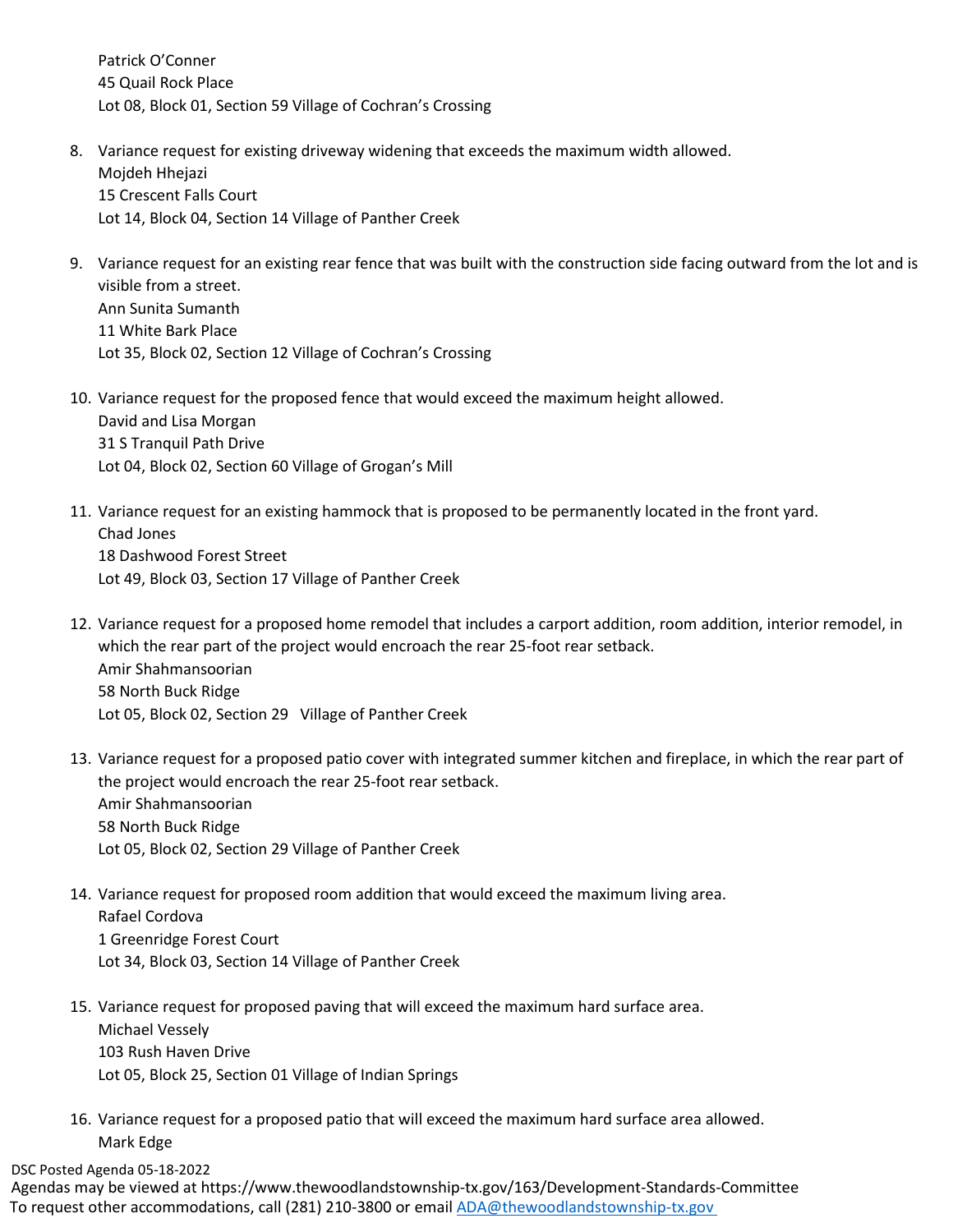7 South Lakemist Harbour Place Lot 17, Block 01, Section 38 Village of Panther Creek

17. Variance request for the proposed pergola and related paving that will exceed the maximum hard surface area allowed. Michael Gallien 102 Huntsmans Horn Circle

Lot 01, Block 01, Section 18 Village of Grogan's Mill

- 18. Variance request for proposed replacement driveway that will encroach into the five-foot side easement. Eric Hopkinson 5 Twelve Pines Court Lot 22, Block 01, Section 14 Village of Panther Creek
- 19. Variance request for the proposed fence will encroach past the rear platted building line and will exceed the maximum height allowed. David and Jillian Flook 82 Lazy Lane Lot 30, Block 01, Section 03 Village of Grogan's Mill
- 20. Variance request for a driveway extension that was not considered to be architecturally compatible with the home and neighborhood. Corby and Lindsay Calloway 107 E. Shadowpoint Circle Lot 29, Block 05, Section 08 Village of Cochran's Crossing
- 21. Request to amend the condition of approval requiring the existing patio cover to pass inspection and allow patio cover to remain under a memorandum of agreement. Vicki Niezgoda 51 Thorn Berry Place Lot 02, Block 01, Section 04 Village of Indian Springs
- 22. Variance request for a tree proposed for removal. Jeu Hung Lim 18 East Bigelow Oak Court Lot 58, Block 01, Section 03 Village of Panther Creek
- 23. Consideration and action regarding benches in the street right-of-way cul-de-sac island. Joseph McClellan 6 Purple Martin Place Lot 20, Block 01, Section 37 Village of Cochran's Crossing
- 24. Consideration and action of a Short-Term Rental application.

Fox 19 Wild Meadow Ct Lot 18, Block 01, Section 62 Village of Grogans Mill

25. Consideration and action of a Short-Term Rental application. Jose Garcia & Tania Leal

DSC Posted Agenda 05-18-2022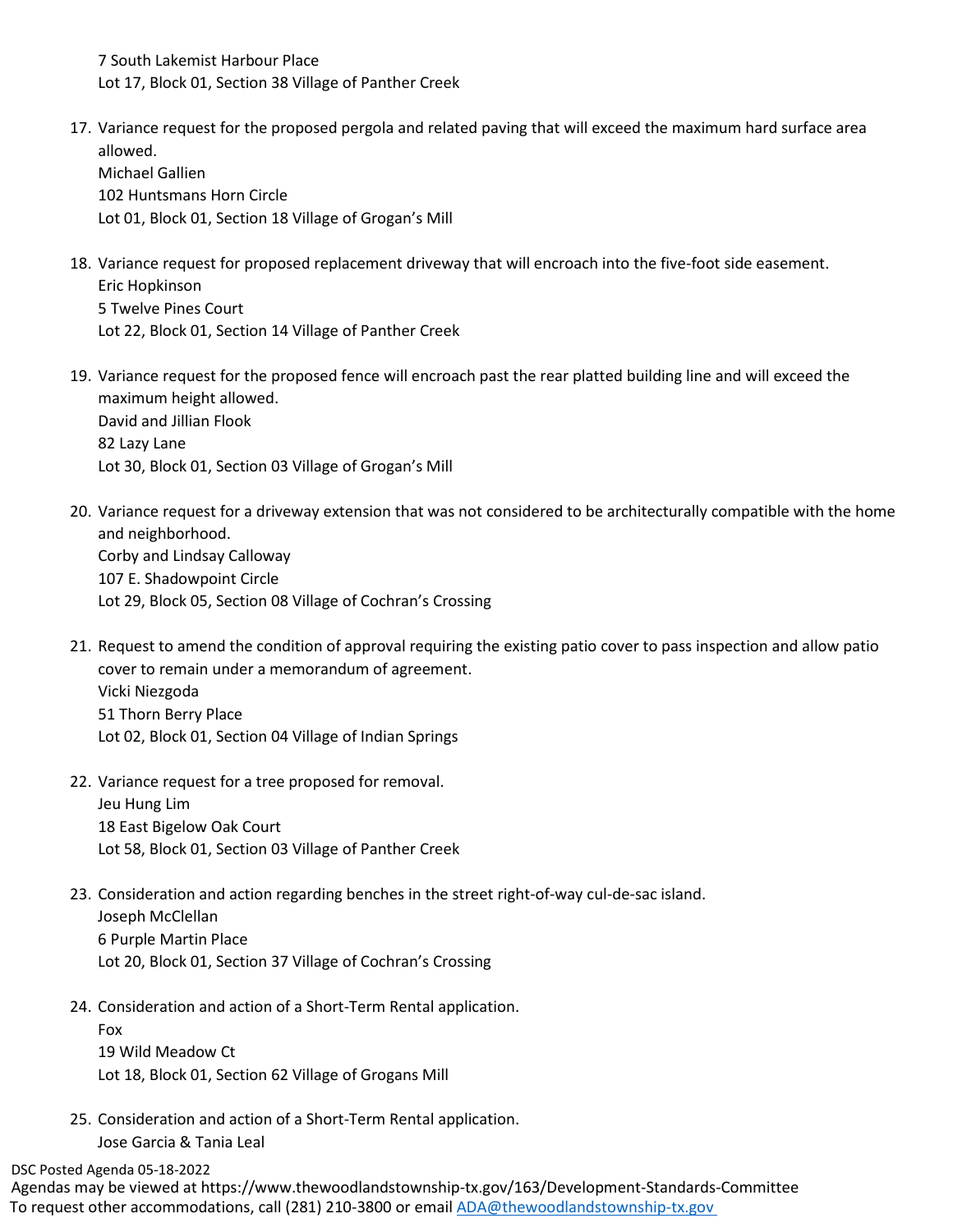20 Tanager Trail Lot 01, Block 01, Section 07 Village of Cochran's Crossing

- 26. Consideration and action of a Short-Term Rental application. Andreas Winardi 22 E Stony Bridge Ct Lot 06, Block 04, Section 10 Village of Cochran's Crossing
- 27. Consideration and action of a Short-Term Rental application. Jacob Clement 43 Wishbonebush Lot 34, Block 02, Section 20 Village of Grogan's Mill
- 28. Consideration and action of a Short-Term Rental renewal application. Woodhaven Trust 13 Woodhaven Wood Dr Lot 04, Block 05, Section 28 Village of Grogan's Mill
- 29. Consideration and action of a Short-Term Rental renewal application. Sulbha Shelare 19 Sawmill Grove Lane Lot A19, Block 103, Section 41 Village of Grogan's Mill
- 30. Consideration and action of a Short-Term Rental renewal application. Cristian Craioveana 49 S Brookberry Court. Lot 25, Block 3, Section 12 Village of Panther Creek
- 31. Consideration and Action to proceed with legal action, regarding failure to comply with the Covenants and Standards for outstanding violations on the property. Robert D Phelps 6 Black Cherry Court Lot 55, Block 02, Section 01 Village of Panther Creek
- **X. Consideration and action regarding the Residential Development Standards and Commercial Planning and Design Standards and/or any promulgated rules for interim actions during emergency situations.**
- **XI. Consideration of items submitted by the Committee or staff, to request the Chairman place on a future workshop or Joint Session Meeting or upcoming Development Standards Committee meeting. Prior final actions of the Development Standards Committee are not considered for placement on a future agenda.**
- **XII. Member Comments**
- **XIII. Staff Comments and Reports**
- **XIV. Adjourn**

DSC Posted Agenda 05-18-2022

Agendas may be viewed at https://www.thewoodlandstownship-tx.gov/163/Development-Standards-Committee To request other accommodations, call (281) 210-3800 or email ADA@thewoodlandstownship-tx.gov